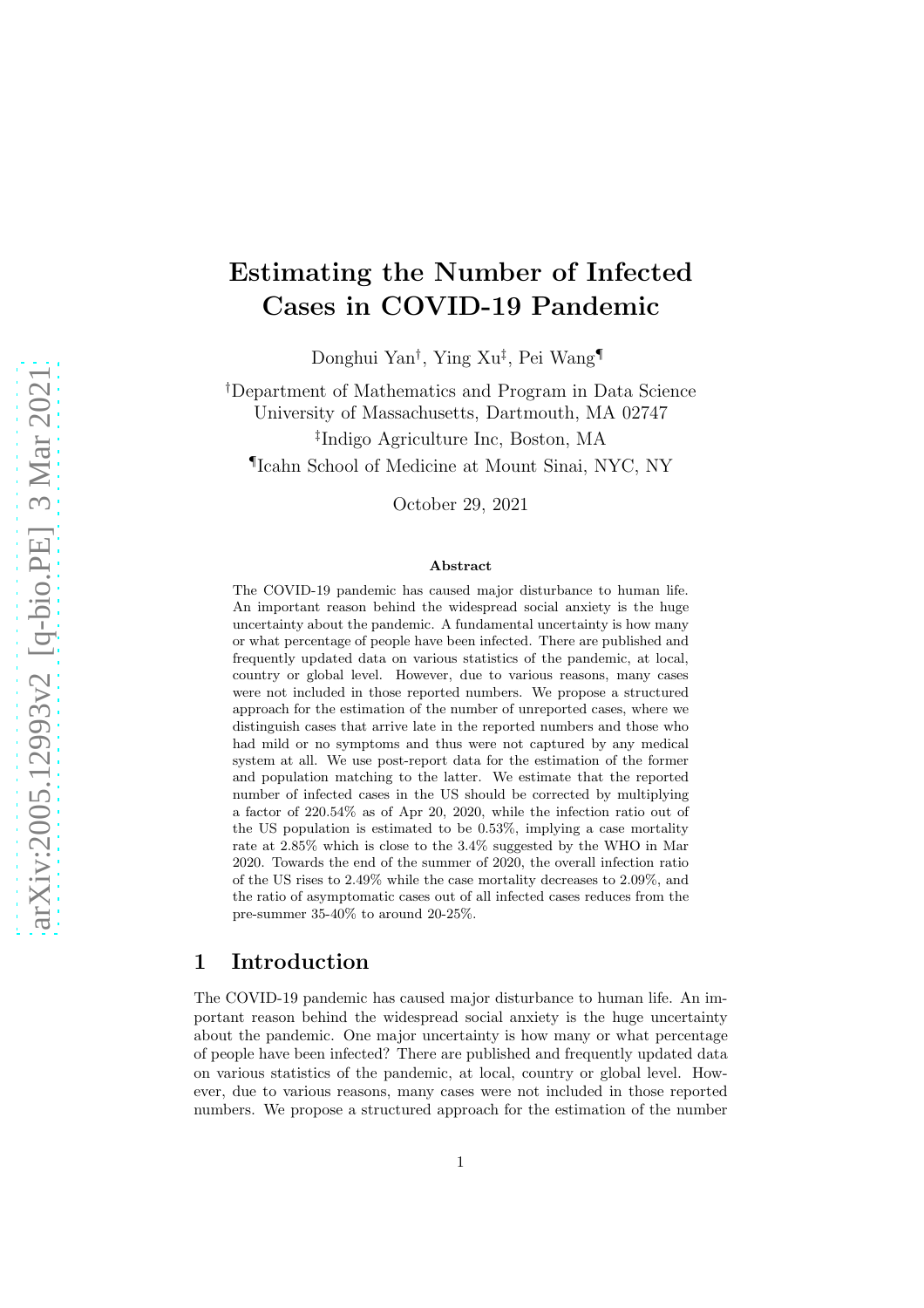of unreported cases, where we distinguish cases that arrive late in the reported numbers and those who had mild or no symptoms and thus were not captured by any medical system at all. We use post-report data for the estimation of the former and population matching to the latter. We estimate that the reported number of infected cases in the US should be corrected by multiplying a factor of 220.54% as of Apr 20, 2020. The infection ratio out of the US population is estimated to be 0.53%, implying a case mortality rate at 2.85% which is close to the 3.4% suggested by the WHO in March 2020.

A flurry of work have appeared on the estimation of the number of infected or missing cases for COVID-19. One class of methods use the case fatality rate (CFR) as a proxy and then derive the number of infected cases from the death tolls [\[8,](#page-18-0) [9\]](#page-18-1). An accurate estimate of CFR is, however, challenging due to the use of different definitions in calculating the mortality counts in practice and also the potential inflation in the reported case mortality [\[9\]](#page-18-1). Indeed, estimation through CFR may be misleading [\[5\]](#page-18-2). Another class of methods are based on epidemiology models such as the susceptible, infectious, recovered, and death (SIRD) model or its variants [\[16,](#page-19-0) [17\]](#page-19-1). While the idea is fairly clean, these methods use heavy machinery such as differential equations and Markov chain Monte Carlo simulations which require nontrivial efforts for interpretation. Additionally, [\[9\]](#page-18-1) uses data from a benchmark country (South Korea) and then extrapolate by expected deaths and hospitalizations to the target country, while [\[2\]](#page-16-0) resorts to crowd sourcing, as an approximate way of random sampling, to estimate the ratio between the reported and the actual number of infected cases. These methods require the benchmark and the target country be similar in terms of cases and CFR, or a systematic way to control the sampling bias and the quality of crowd sourcing.



<span id="page-1-0"></span>Figure 1: *Time train of the progression of infection with COVID-19. Blue or non-filled bars indicate daily new infected cases of type I or II,*  $D_1, ..., D_7$  *are the number of reported cases during the 1*th*, 2*nd*, ..., and 7*th *day past a given report date (indicated as "Report date").*

In this work, we present a structured approach for an approximate estimation of the number of infected cases at the US national and state level. Statistically, the estimation of the number of unreported cases is related to inference with missing data [\[13\]](#page-18-3) or censored data [\[10\]](#page-18-4). However, certain characteristics of the coronavirus epidemiology allow us to take a different approach. Inspired by the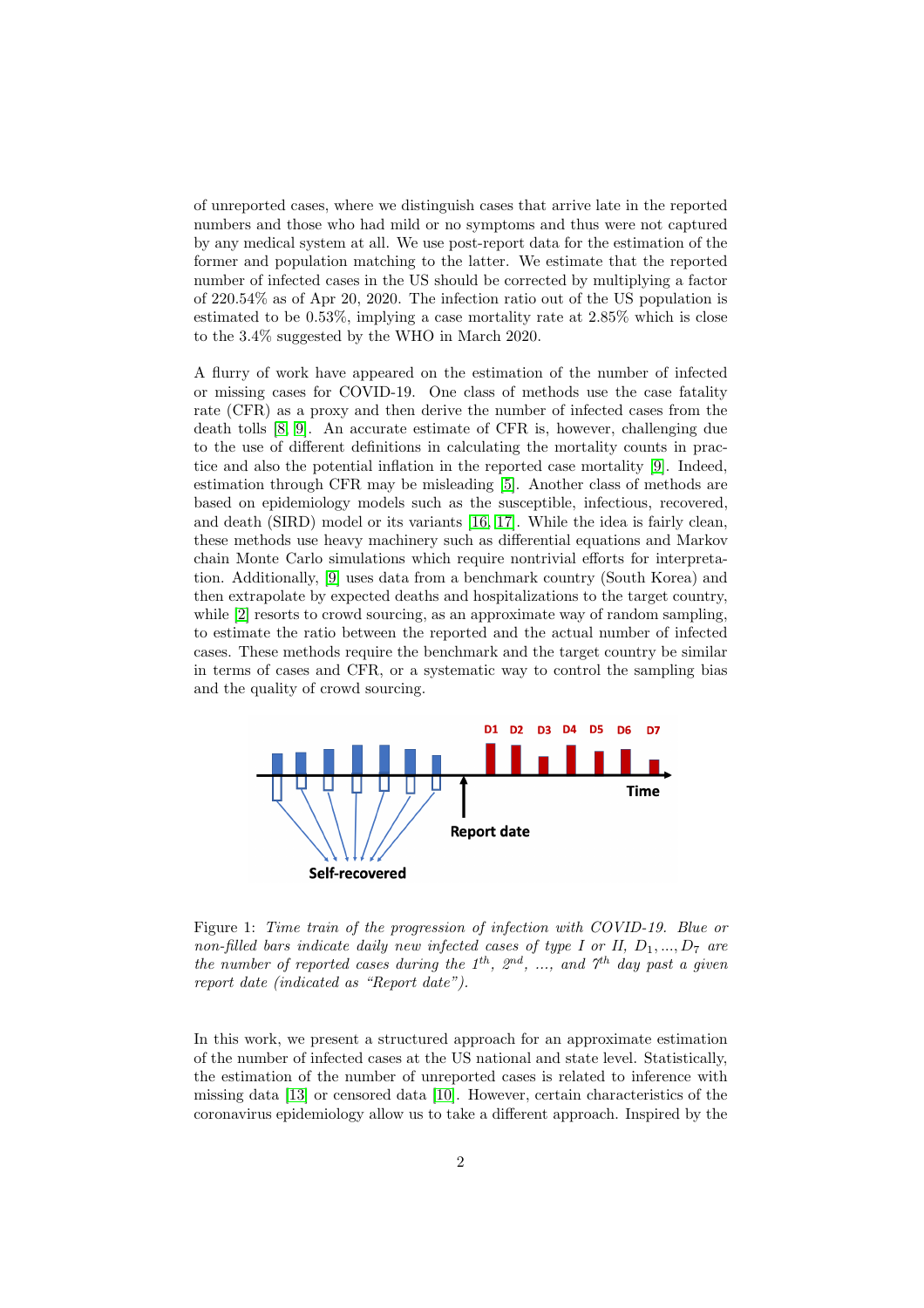diagnostic analysis of remote sensing studies [\[21\]](#page-19-2) where the errors in the land use classification were decomposed according to their sources, we distinguish the missing counts in the reported numbers by two sources as illustrated by Figure [1.](#page-1-0) One source is cases for which, at the time of report, the symptoms were not emerging yet; however, the affected individuals would eventually take a test with results reported. We call such cases the *type I cases*, and the waiting period before the onset of symptoms is termed as the *incubation (or dormant) period*. This is illustrated as the filled blue bars in Figure [1.](#page-1-0) At the time of a given report date (i.e., "Report date" in Figure [1\)](#page-1-0), all such cases are still in dormant status thus are missing in the reported number. A similar figure can be seen in the SIR compartment model considered by [\[23\]](#page-19-3). Note the "Report date" in Figure [1](#page-1-0) is just *a report date that is of interest*, and this is true henceforth unless otherwise specified. Usually there is a time gap between the onset of symptoms and the *time of report*—the infected individual may not immediately take the test and also there might be a delay in reporting (some reported statistics are based on the time of test though). In the lack of relevant data on such delays and for simplicity, we take an integer value slightly larger than the mean incubation periods and use that as the *time period to report* (i.e., the time period between infection and report, see discussion on the choice of the time window size in Section [2.1\)](#page-2-0).

The second source of unreported cases are those who were infected but are either not aware of it or with symptoms too light to bother, and later on recovered without any particular medical treatments. We call such cases the *type II cases*. The type II cases are never reflected in any reported numbers, thus leaving too little clue for estimation. But we cannot overlook such cases, since the number of such cases could be potentially large and would form an important source of infection.

We use post-report data for the estimation of the number of type I cases, and population matching to that of type II cases. Due to the intuitive nature and the simplicity in implementation, our approach can be readily applied by the general public or the health department if they wish to obtain an approximate estimate of the actual number of infected cases in order to help understand the situation or to assist policy making and disease control. The remainder of this paper is organized as follows. In Section [2,](#page-2-1) we will describe our approach. This is followed by a presentation of results in Section [3.](#page-8-0) Finally we conclude in Section [4.](#page-12-0)

## <span id="page-2-1"></span>2 Methods

As stated in Section [1,](#page-0-0) we take a structured approach by estimating the number of type I and II cases separately. These are described in Section [2.1](#page-2-0) and Section [2.2,](#page-5-0) respectively.

#### <span id="page-2-0"></span>2.1 Estimating the number of type I cases

The estimation of the number of type I cases is facilitated by the following crucial observation. Though not included in the reported number while in the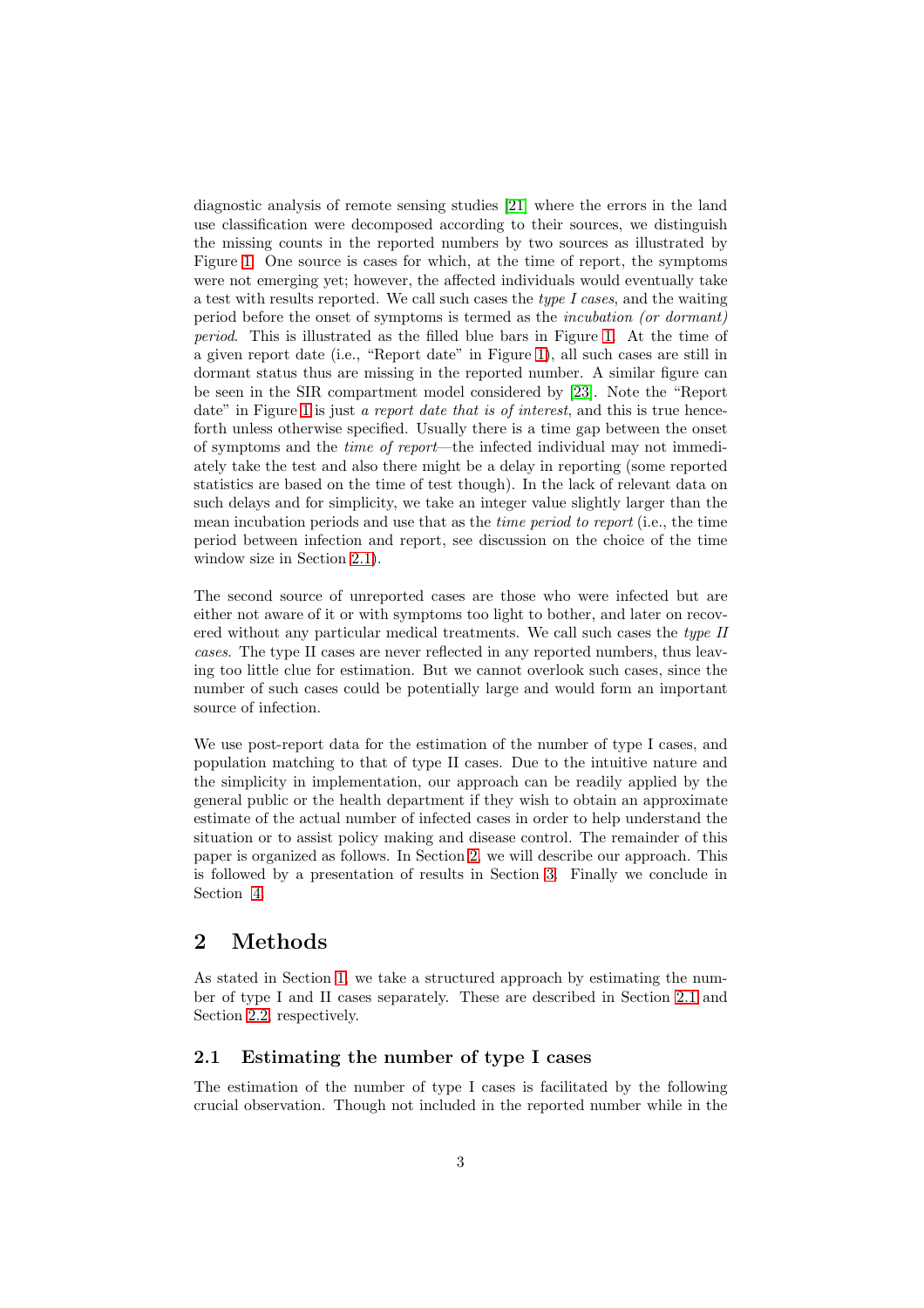dormant period, such cases would eventually be exposed when the symptoms become so severe that the individuals have to seek medical treatments. By that time, those previously missed cases at the given report date (which was a few days ago) would be counted towards infected cases at some later report dates (though one would not know at which particular report date). Such numbers should be included at the given report date but surface only several days later; for this reason we call them *delayed counts*. If there is a way to estimate such delayed counts or their total, then one can estimate the number of type I cases for the given report date.

It will be instructive to consider a simple *ideal* case where all infected cases have an incubation period of 7 days and there is no delay in test taking and reporting. In this ideal case, the numbers  $D_1, D_2, ..., D_6$  in Figure [1](#page-1-0) are exactly the number of cases who were at their  $6^{th}$ ,  $5^{th}$ , ...,  $1^{st}$  day of infection (i.e., the time between infection and the given report date), respectively, when counted at the given report date (i.e., "Report date" in Figure [1\)](#page-1-0). As the incubation period for all cases is 7 days, these are all the type I cases missed at the given report date but reflected perfectly later in the number of daily reported cases during the 6 days post-report *time window* (the window size is 1 day less than the incubation period). So the total number of type I cases at the given report date can be calculated by their sum,  $\hat{D}_{type1} = \sum_{i=1}^{6} D_i$ .

The reality is, however, complicated. First, the incubation period (also the time period to report) varies for individual cases. Also, during the post-report time window, *newly infected* cases may arise and be reported due to their short incubation periods. Thus the number of daily reported cases at any particular day within this time window might be mixed, in the sense that it would include cases that are infected both before (but were during their incubation period) and after the given report date. The former case will not pose a problem as anyway such cases would be counted towards  $\hat{D}_{type1}$  though cases infected on the same day may now contribute to different  $D_i$ 's. The latter case is undesirable but could be corrected, to a certain extent, by the truncating effect when we only sum up the daily counts in the post-report time window up to  $T$  days. That is, those cases with a dormant period extending more than  $T$  days post-report will be truncated and not included in  $\hat{D}_{type1}$ , with the total count of such truncated cases being 'cancelled out' by the newly infected cases within the time window of length T . This leads to an *estimate* for the number of type I cases as

$$
\hat{D}_{type1} = \sum_{1}^{T} D_i,\tag{1}
$$

where  $D_i$  are now the number of cases reported at the i<sup>th</sup> day after the given report date. By intuition from the ideal case and also accounting for the potential delay in testing and reporting, we can let  $T$  take a value around or slightly larger than the mean incubation period.

If we can keep track of the estimate  $\hat{D}_{type1}$  through time, then we can get a time series which, upon smoothing, could be used to estimate the current count of type I cases. For such an estimation to be feasible, we have two assumptions. One is that the daily reported counts near the given report date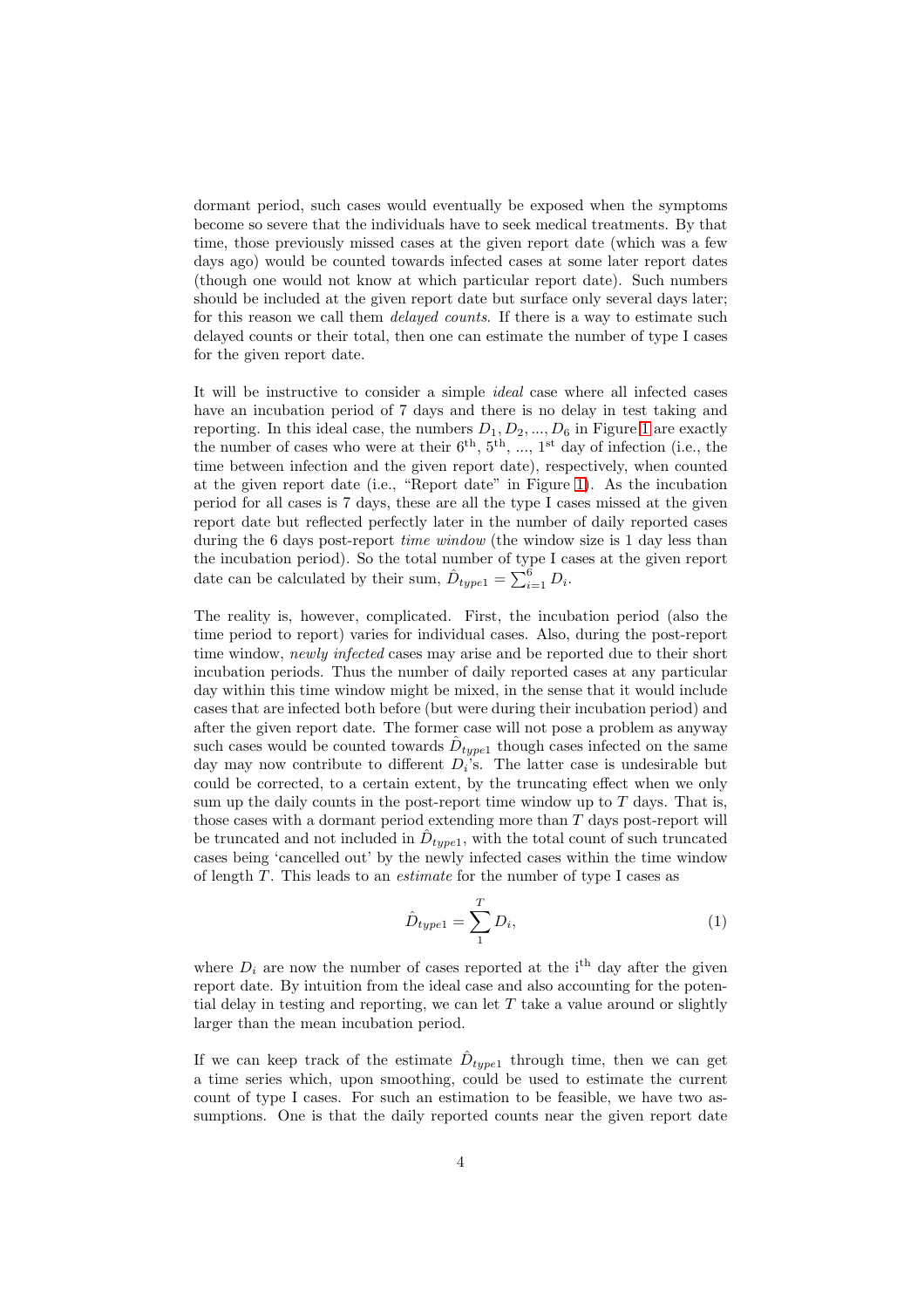would not change too abruptly. Thus, our approach may not work well when the infection trend rises very rapidly (e.g., during the initial outbreak of the pandemic). During such a period, the safest strategy might be to strictly enforce social distancing. The other is knowledge of the incubation period. A number of studies have been carried out on the estimation of incubation periods, for example, [\[11,](#page-18-5) [12\]](#page-18-6) report a median of 4–7 days, [\[14\]](#page-18-7) gives a mean of 5.8 days, [\[1\]](#page-16-1) reports a mean of 6.4 days and 6.8 days by fitting the Weibull and lognormal distribution, respectively. While further studies are required, we take  $T = 7$  in our estimation (which we believe also partially accounts for the time gap between the onset of symptoms and the time of report). Additionally, it should be cautious that our estimation is valid assuming that the test of coronavirus is sufficiently carried out for the population of interest; insufficient test would render an underestimate. Here by sufficient testing we mean whoever or the vast majority of those with symptoms of COVID-19 would take the test. While this was hardly true during the initial outbreak of the pandemic due to resources constraints or public awareness of the pandemic, we believe gradually, at least for the US, it becomes reasonably true.



<span id="page-4-0"></span>Figure 2: *Ratio of unreported cases of Type I w.r.t. reported cases for CT, MA and the US, where '6' and '7' in the legend are the values of* T *used, respectively.*

In Figure [2,](#page-4-0) we plot the ratio of estimated type I cases w.r.t. the reported number of cases for Connecticut (CT) and Massachusetts (MA) since Mar 8, 2020. These two states were chosen as they are similar in many aspects, such as geography, demography, and population socioeconomics etc which are relevant in the spreading of COVID-19, so we expect their ratio of type I cases out of reported cases would be similar. In Figure [2,](#page-4-0) there is an initial difference in ratios of type I cases in these two states, which we attribute to the late response and the small number of cases tested in CT, and also possibly some random events such as the well-known *Biogen* superspreader event in MA in late February. Later, these two states exhibit strikingly similar trend, which is quite expected. We also explore the effect of using different values of  $T$  where  $6$  and  $7$  are used. Again, initially the resulting estimation are quite different, which indicates the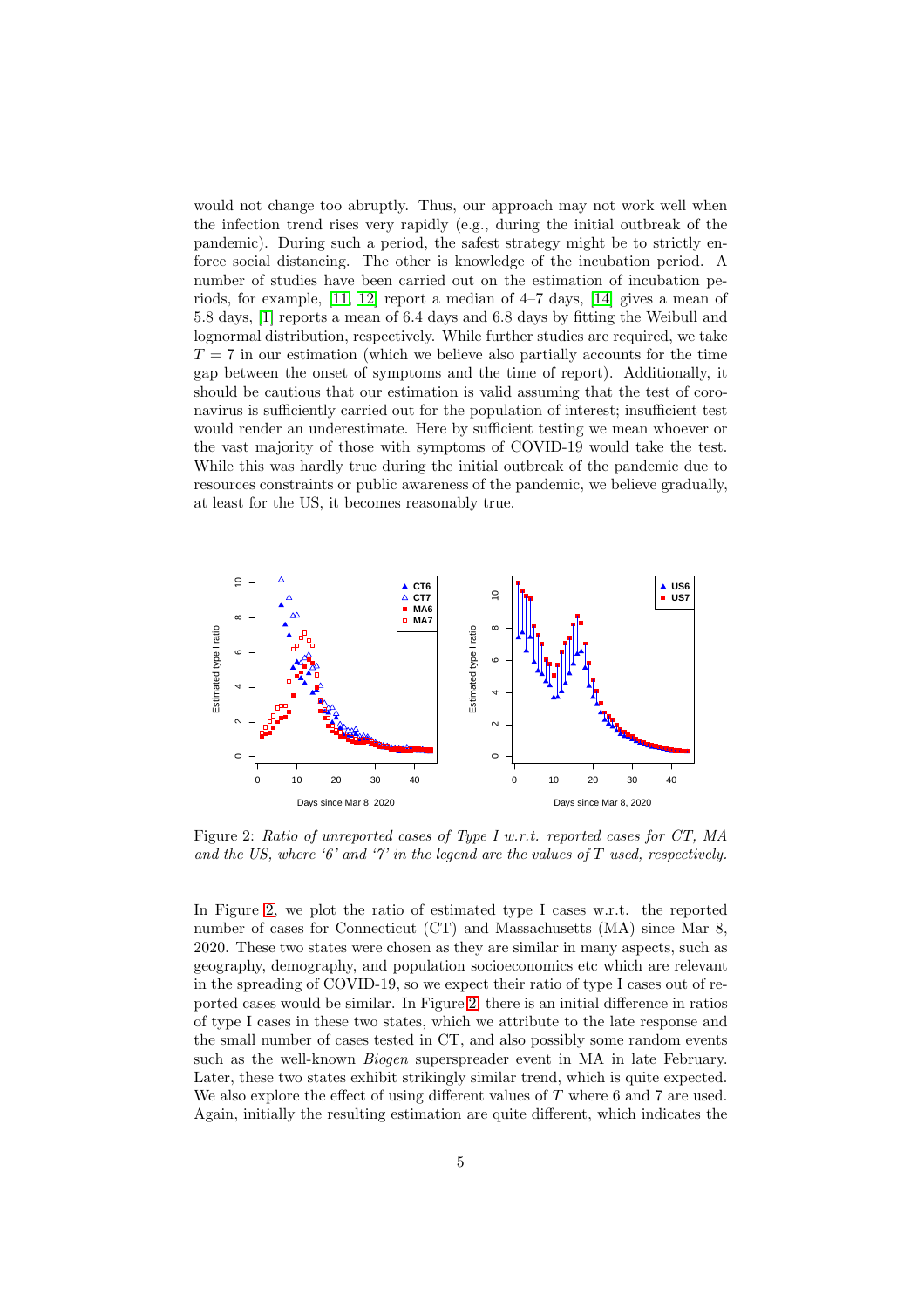rapid spread of coronavirus and the rapid rise of infected cases. Gradually, the difference in the resulting estimations diminishes, which implies that the choice of  $T = 7$  leads to a fairly stable estimation after the initial quick growing stage. Similar observation can be made for the estimation of type I cases in US. This is shown in the right panel of Figure [2.](#page-4-0) In the appendix, we give a statistical justification on why our estimate,  $\hat{D}_{type1}$ , would be a reasonable one. In particular, we derive an upper bound for the error of this estimate relative to the reported number of infected cases and show that it would be small under mild assumptions about the distribution of the incubation periods and the number of daily new cases.

#### <span id="page-5-0"></span>2.2 Estimating the number of type II cases

The estimation of the number of type II cases is challenging, as there is barely anything observable on the asymptomatic cases. Our main strategy is based on the *matching of population statistics*—using what we see well to infer what is missing or incomplete. When grouping reported infection cases, we notice a significant discrepancy in the count statistics by different age groups in the US. We expect that, while people in most age groups in the population have a similar chance of being infected, infected individuals of age 65+ are very likely to be discovered timely. This is because people at age 65+ typically have a relatively weaker immune system along with possible pre-existing medical conditions, and a slight symptom would prompt them to seek medical treatments. Indeed the case mortality rate increases exponentially with age, and could be well above 20% for seniors over 70 [\[20\]](#page-19-4). Thus reported counts about age groups 65+ would be more accurate and can serve as a *reference* to correct counts for other age groups. On the contrary, cases for the 20-64 age group are easy to be overlooked or unnoticed, thus their reported counts require a correction (termed as *age correction*).

| Age groups   $0-19$ 20-44 45-54 55-64 65-74 75-84 85+ |                    |       |       |       |      |      |
|-------------------------------------------------------|--------------------|-------|-------|-------|------|------|
| US population $\vert$ 25.06                           | $\overline{33.27}$ | 12.73 | 12.92 | 9.32  | 4.70 | 2.00 |
| Reported cases   5.00                                 | 29.00              | 18.00 | 18.00 | 17.00 | 9.00 | 6.00 |
| Corrected cases $ 46.47\rangle$                       | 61.70              | 23.61 | 23.96 | 17.00 | 9.00 | 6.00 |

<span id="page-5-1"></span>Table 1: *Percentages by age groups in the US population (2020) and in the reported infection cases. Note numbers in the bottom row are not normalized to sum up to 1.*

The age group of 85+ is more vulnerable to infections, as they typically live in the senior centers or extended-care nursing facilities which, as a matter of fact, have a very high risk of infection. The case statistics for this age group would be very thorough, but many in this age group get infected simply because they share a very confined living space with *many* other equally vulnerable seniors, and the infection of any one in a senior center may quickly spread to the rest (*to certain extent, one may think of this as a big indoor party during the pandemic*). So statistics in this age group would not be a reliable reference for population match, since people in other age groups have a very different mobility pattern (the infants interact with the world through their parents thus have a chance of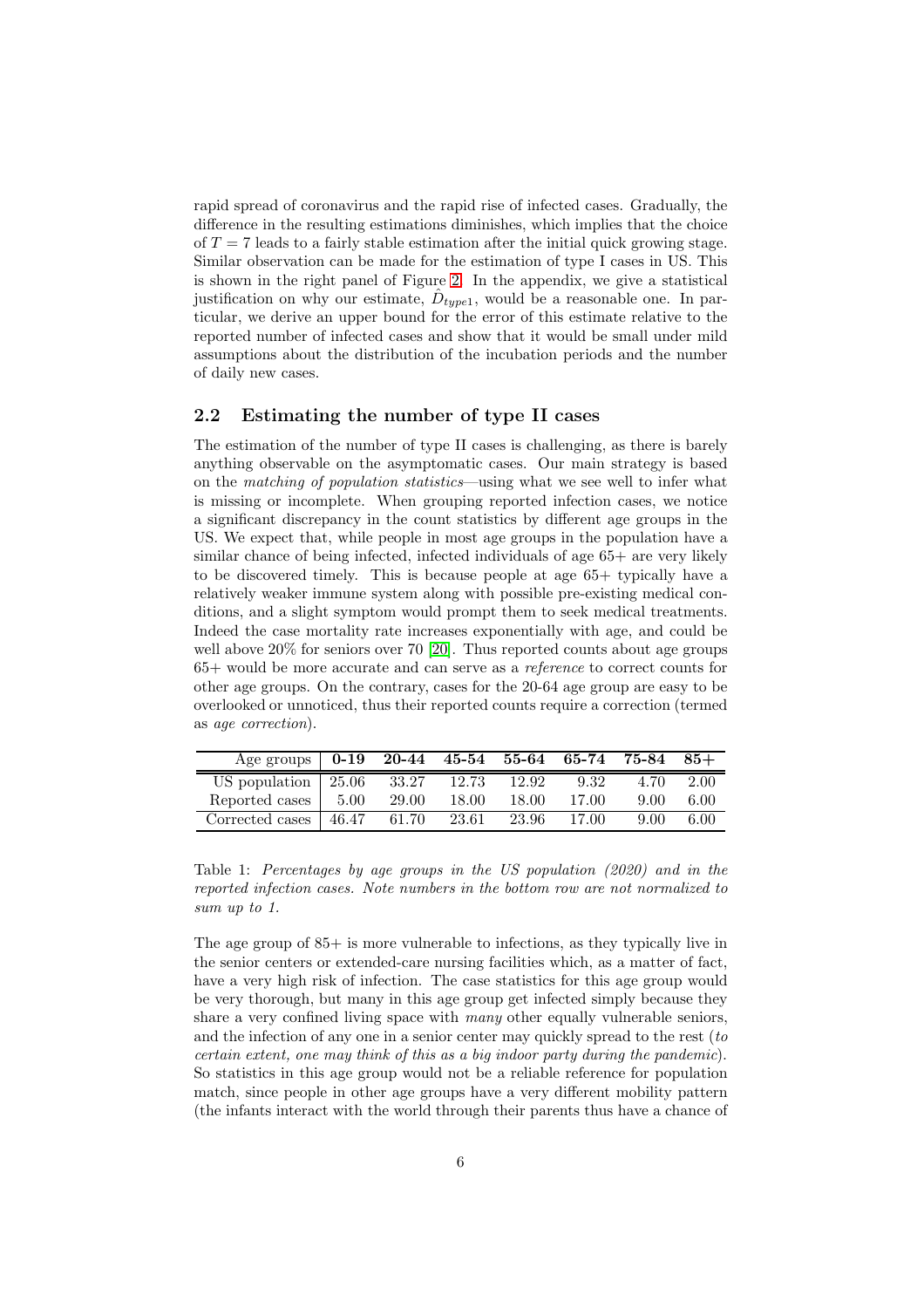infection not so different from the general population).

As a result of equal age susceptibility for people with an age in the range 0-84, the number of infected cases of different age groups would be proportional to their respective percentage in the population. Let  $r_{pop}$  and  $r_{case}$  be the proportions of the reference group in the population and in the reported cases, and  $x_{pop}$  and  $x_{corrected}$  be the the respective proportions for the target group, respectively. Then

$$
\frac{r_{case}}{r_{pop}} = \frac{x_{corrected}}{x_{pop}},
$$

and the corrected percentage in the infected cases for the target group can be calculated accordingly. As we argue before, the case statistics for age groups 65-74 and 75-84 are reliable so they are used as the reference group. A simple calculation reveals that age groups, 65-74 and 75-84, according to Table [1,](#page-5-1) have a similar ratio of *cases percentage: population percentage*, i.e., 9.00 : 4.70  $\approx$ 17.00 : 9.32. Thus, we can pool counts from these two groups and obtain

$$
r_{case}: r_{pop} = (9.00 + 17.00) / (4.70 + 9.32) = 1.8544.
$$

This yields the corrected ratio as the bottom row of Table [1.](#page-5-1) Adding up numbers in the bottom row gives a total of 187.94%, implying that we should expand the reported counts by 87.94% in order for the reported case counts to match the population statistics across age groups. This gives the ratio of type II cases over the reported cases.

An interesting question is, will estimated counts of type II overlap with that for type I cases? We claim that this will not, at least not significantly, so the addition of estimated counts for type I and II cases is valid. The reason is that, type I cases still contribute to the reported numbers, at a delayed time though. These delayed cases can be thought of as a sample from the reported cases (assuming that the reported cases have a stable proportion when breakdown by age groups). The inclusion of type I cases will not change the age-breakdown proportions. Thus, after the inclusion of type I cases, we still have the same age-breakdown proportions and thus require an age correction.

#### 2.3 Discussions on implications and assumptions

In this section, we will briefly discuss the implications of type I and II ratios and the main assumptions made in our estimation.

The value of type I and II ratios can have important implications to understand the trend of the pandemic or for policy making. If there is no major re-surge of cases, then the type I ratio will slowly decrease with time as a result of the increasing total number of reported cases. Thus as the pandemic continues, type II cases will gradually become the main source of unreported cases. One interesting pattern about the dynamics of type I ratios with time is that a large value or an increase in type I ratio would indicate a quickly growing trend or a re-surge of the pandemic; this can be seen from Figure [2](#page-4-0) by the large value of type I ratios in the beginning. It can serve as a strong signal for policy makers or the health department to take immediate actions and for the public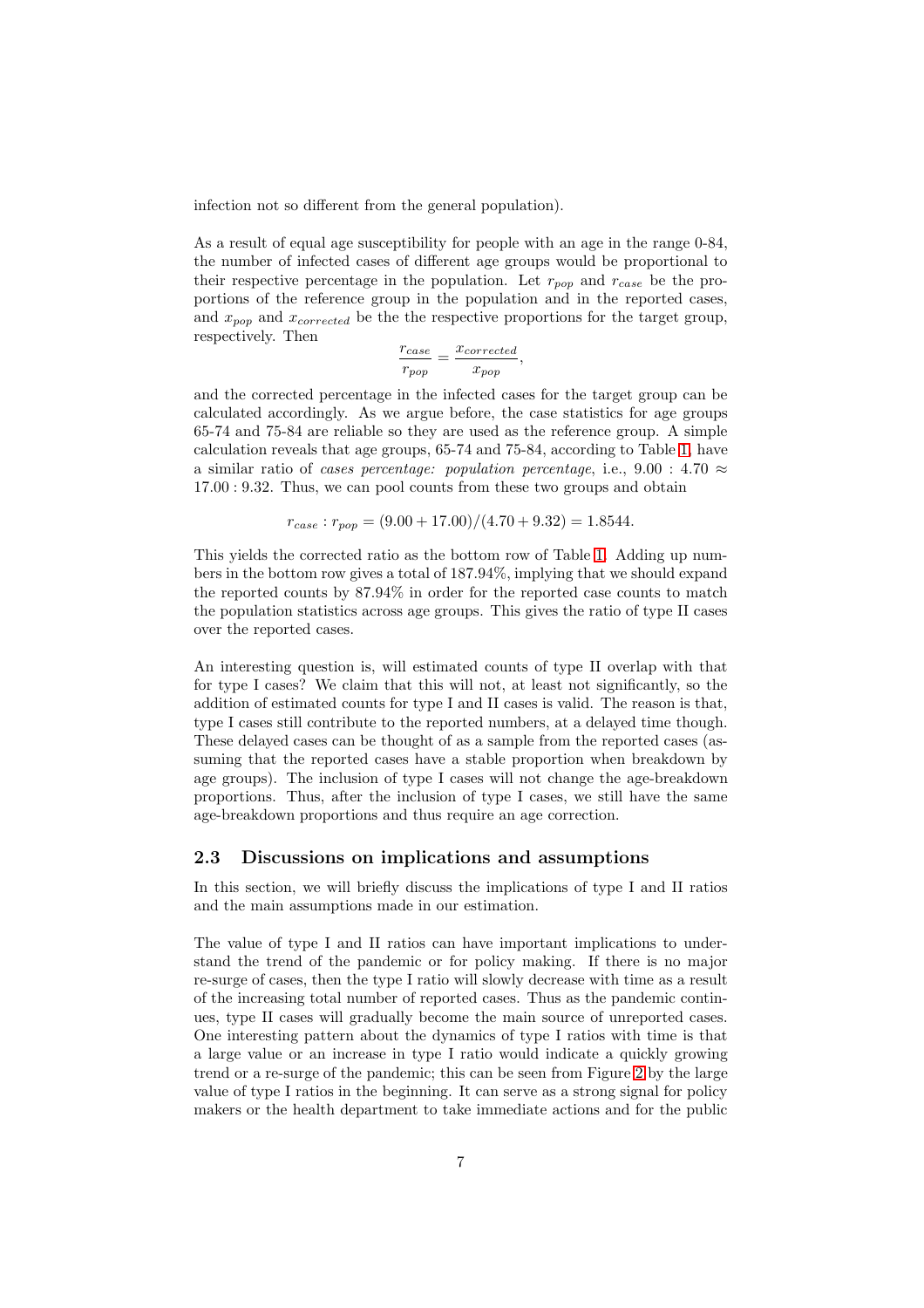#### to be cautious.

Type II cases are particularly harmful as they are asymptomatic, so it is always highly desirable to reduce the type II ratio. An effective way for this is to increase the coverage of the COVID-19 tests, and to enroll as many individuals as possible (subject to testing capacity) to take the test. Since the summer, many schools or colleges started introducing the asymptomatic test, and we think that has been very effective in helping reduce the type II ratio as these two groups contribute quite substantially to the asymptomatic cases. Also, COVID-19 tests related to travel and the re-opening of many states have helped detect many asymptomatic cases, due to the mandate testing of engaged individuals. Additionally, as more and more individuals are infected, all their close contacts are required to take the test although many are infected but not developing any symptoms. Such cases could be huge due to the exponential social network effect [\[7\]](#page-18-8). Studies, including our analysis on more recent data (see appendix), show that the ratio of asymptomatic cases out of all infected ones has reduced from the pre-summer 35-40% to around 20-25% towards the end of the summer.

In estimating the type I ratio, we assume a stable distribution of the daily new infected cases. This may not be realistic during the initial outbreak of the pandemic or later sudden spikes of new cases, and our estimate will potentially overestimate during days around that period. On the other hand, during such period, likely many cases may not be captured by the reported counts. This leads to some cancellation effect to the overestimate, but to what extent is a complicated issue that requires additional information. According to our sensitivity analysis (c.f. Section [3.1\)](#page-9-0), our estimate is fairly robust and incurs a small error when there is a sudden increase of daily new cases by up to 10 times.

One major assumption in estimating the type II ratio is the equal susceptibility across age groups. This is a common assumption made by SIR models for which ages are not explicitly modeled, and we assume this for simplicity. People in age group 0-84 are either exposed to the infection directly, or indirectly through their family members (the chance for household infections is very high), thus it is reasonable to assume that people in this age group have roughly the same chance of infection during the pandemic. Indeed some studies [\[3\]](#page-18-9) show that the susceptibility is not sensitive to ages. We note that some work in the literature [\[22,](#page-19-5) [15\]](#page-19-6) explicitly models the age-specific susceptibility. However, they either use the number of contacts for people in dense cities such as Wuhan and Shanghai in China during a single day as a proxy for age-specific susceptibility [\[22\]](#page-19-5), or use simulations by locations such as working places, schools or communities etc to estimate age-specific contacts [\[15\]](#page-19-6). These studies omit the degrees of contacts and the levels of protections, and explore susceptibility in a single day (which departures from our goal, whether a person may eventually be infected during the pandemic). Moreover, their findings are not applicable to the US as the contact patterns among individuals would be very different, due to huge differences in life and working styles, population density or social distancing policy etc. We believe the difference among different age groups would be small for a sizable population, and the equal susceptibility assumption will facilitate a simple estimation. As many factors potentially contribute to the infection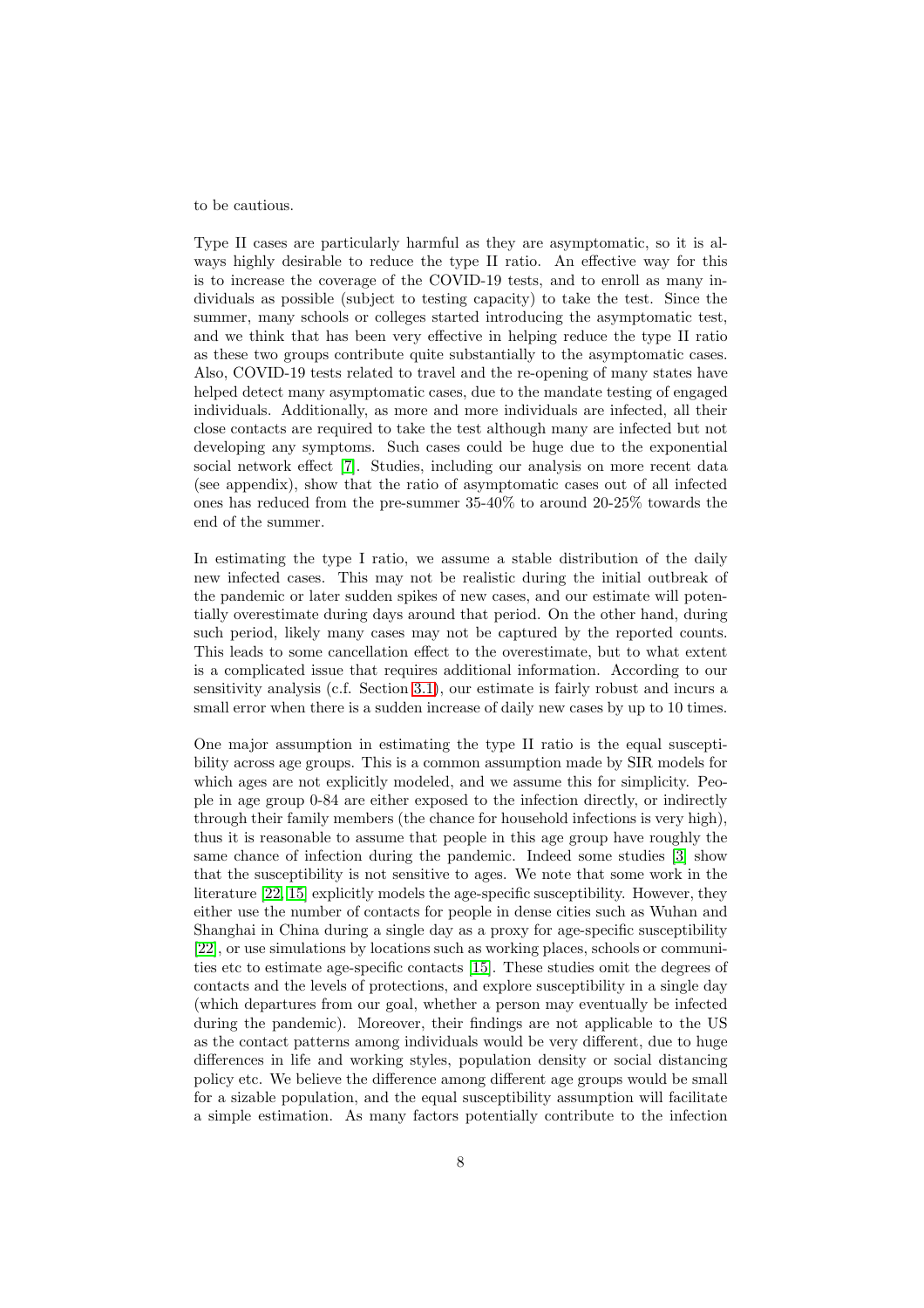and spread of COVID-19, it is challenging to estimate the age effect but it is a worthwhile problem for further study, and clarifying it may help our estimation and many SIR-based models.

# <span id="page-8-0"></span>3 Results

We apply our approach to each of the 50 states and the US. The data are available from Wikipedia [\[19\]](#page-19-7). Due to the large variation of the population size at different states, we calculate the *ratio of missing cases out of the number of reported cases* for individual states. The estimated ratios for type I cases for individual states, as of Apr 20, 2020, are shown in Figure [3.](#page-8-1) The type I ratio for OH, IA, ND and NE are substantially higher than others. This because the infected cases were still quickly rising for OH, IA and ND around the time the type I ratio was calculated. For NE, the accumulated number of reported cases is small so the addition of new daily reported cases may easily lead to a high type I ratio. It should be noted that the ratio of type I cases out of the reported number will decrease as the number of daily reported cases begins stabilizing. This can be seen from Figure [2.](#page-4-0) Due to the lack of reported case data by age



<span id="page-8-1"></span>Figure 3: *Ratio of type I cases w.r.t. reported cases for each of the 50 states in US on Apr 20, 2020.*

groups for some individual states, we use the overall estimate for the US, which is 87.94% according to discussions in Section [2.2,](#page-5-0) for the ratio of type II cases for all the states.

The overall ratio of type I cases for the US is estimated to be 32.60% by aggregating estimated type I cases from individual states. Combining with the type II case ratio at 87.94%, this gives an estimated ratio of missing cases versus the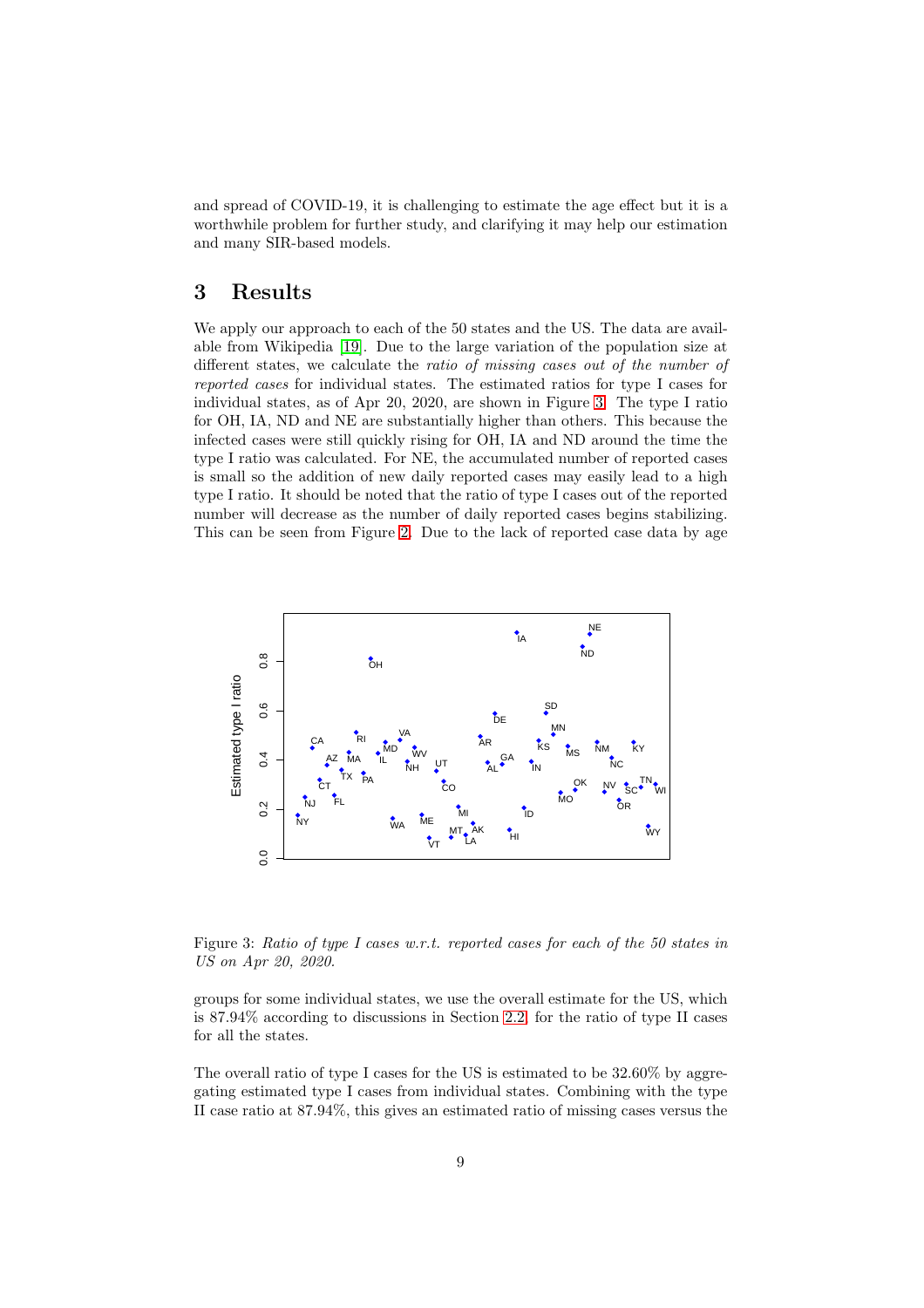reported number at 120.54% for the US. In other words, the reported number of cases for the US should multiply by a factor of 220.54% to reflect the true number of infected cases. This is close to the estimate given in [\[4\]](#page-18-10) which is twice as large as the number of reported cases for the US as of Apr 17, 2020. Our result implies that the proportion of cases never captured by any medical systems out of all the infected cases is about 87.94/220.54=39.87% as of Apr 20, 2020. This is not far from estimations given by [\[17\]](#page-19-1) which predicates that the ratio of unidentified cases in NY, NJ, and CA by July 11, 2020 in the range between 18.49% and 33.20%. Our estimate is also consistent to a meta-analysis of over 10 studies [\[6\]](#page-18-11) which reports an asymptomatic ratio in the range of 15%-40%.

With the unreported numbers estimated, we can estimate the *infection ratio*, defined as *the ratio of the number of infected cases out of the population*. The overall infection ratio of the US is estimated to be 0.53%, or 1.75 million infected cases, as of Apr 20, 2020. If we use the associated death toll at about 50k, then the case mortality rate is calculated as 2.85%, which is close to the WHO suggested estimation of 3.4% [\[18\]](#page-19-8) in March, 2020. The infection ratios for individual states are visualized as heatmap in Figure [4.](#page-9-1) Heavily hit states are NY, NJ, CT, RI, MA, and LA with infection ratio estimated at 2.61%, 2.11%, 1.22%, 1.15%, 1.31% and 1.04%, respectively, as of Apr 20, 2020. The trend of the infection ratio and cases over time for these states is shown in Figure [5.](#page-10-0) It can be seen that, except LA, the infection ratios for all other five states are still rapidly increasing. NJ shows a similar growing pattern as NY, while the three New England states, CT, RI and MA, are similar.



<span id="page-9-1"></span>Figure 4: *Heatmap of infection ratio for individual states as of Apr 20, 2020.*

#### <span id="page-9-0"></span>3.1 Sensitivity analysis

Due to the lack of true infected case counts, we are not able to evaluate the estimation error of our approach empirically. Instead we carry out a sensitivity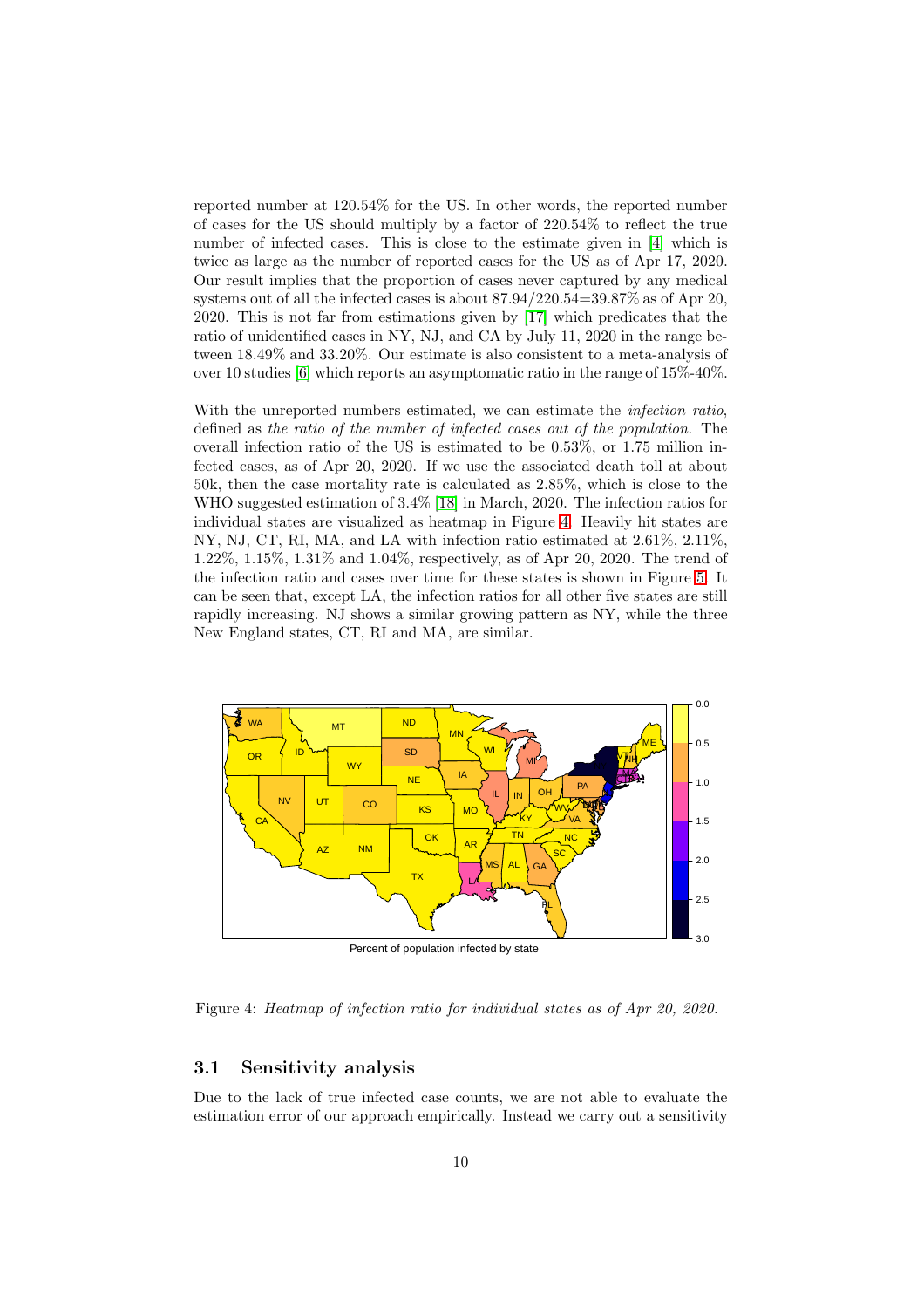

<span id="page-10-0"></span>Figure 5: *Trend of estimated infection ratio and infected cases for NY, NJ, CT, MA, RI, and LA since Mar 9, 2020.*

analysis by simulations, with the goal of evaluating the robustness of our approach under fluctuations of daily new cases. The simulations are conducted as follows. On each day over a span of about 100 days, we generate  $N_i$  new infected cases with incubation periods following the lognormal or the Weibull distribution. In a given future date, all cases whose incubation period expires will be reported (note cases infected on different dates may be reported on the same day or infected on the same day may be reported on different future dates). On each day, we then compare the actually reported (or unreported) cases to the estimated cases of type I by our algorithm.

The incubation periods are generated according to lognormal [\[14\]](#page-18-7) or Weibull [\[1\]](#page-16-1). We follow the references in their choices of parameters. The lognormal distribution has 1.63 and 0.5 as its mean and standard deviation on the log scale, or 5.80 and 3.08 days for mean and standard deviation of incubation periods. The shape and scale parameters for the Weibull distribution are 3.04 and 7.16, or 6.4 and 2.3 days for the mean and standard deviation, respectively.

To simulate the fluctuation of daily infected cases, we consider four scenarios. One is that the number of daily infected cases is kept at a constant, say, 1000. For the other three cases, we let the number of daily infected cases be sampling from intervals, [600, 1200], [400, 1600], and [200, 2000], respectively, such that the number of new cases can potentially be 2, 4 or 10 times larger, on a certain day, than that of a previous day. Some correlation structures can be imposed on the number of cases during consecutive days, but we opt for simplicity and choose not to pursue it as we aim at simulating different levels of fluctuations of daily new cases. The window size would be 4.8 and 5.4 days for lognormal and Weibull, respectively, in ideal case. But we have to pick an integer value, and also we may need to compensate the potential delays with testing and reporting in practice. So we use window size 5 or 6 for lognormal,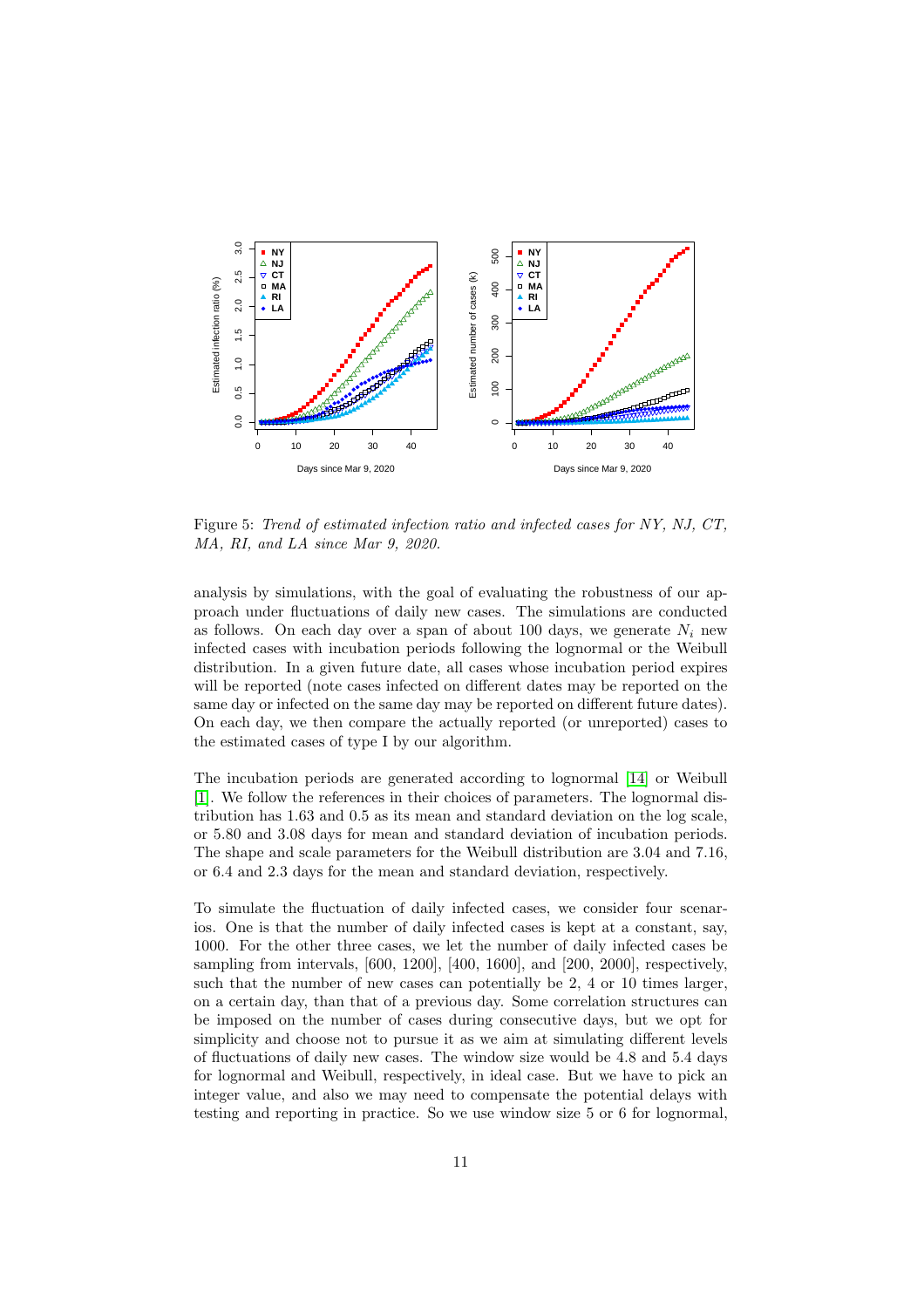and 6 or 7 for Weibull in our simulation. Note that the choice of a large window size may lead to an overestimate of the type I ratio.



<span id="page-11-0"></span>Figure 6: *True and estimated number of type I cases with lognormal incubation periods. The window size* T *used in the estimation are 5 and 6, respectively.* The daily infected cases  $N_i$  are generated under  $\frac{1}{4}$  scenarios, constant 1000, *uniformly from range [600,1200], [400,1600], and [200,2000], respectively.*

Under all four scenarios, we plot the actually number of unreported cases vs the estimated ones. Figure [6](#page-11-0) and Figure [7](#page-12-1) are for the lognormal and Weibull distribution, respectively. We also calculate the percentage of errors w.r.t. the number of reported cases and average over 100 days and 100 runs. This is shown in Table [2.](#page-11-1) In all cases, the errors are small even when the number of

|                   | $N_i = 1000$ | [600, 1200]<br>$N_i \sim$ | [400, 1600]<br>$N_i \sim$ | [200, 2000]<br>$N_i \sim$ |
|-------------------|--------------|---------------------------|---------------------------|---------------------------|
| Lognormal $(T=5)$ | $1.29\%$     | 1.34\%                    | $1.60\%$                  | $1.83\%$                  |
| Lognormal $(T=6)$ | 3.11%        | 3.14\%                    | 3.17%                     | 3.22%                     |
| Weibull $(T=6)$   | $0.38\%$     | $0.81\%$                  | $1.34\%$                  | $1.75\%$                  |
| Weibull $(T=7)$   | 5.02%        | 5.08%                     | 5.15%                     | 5.27%                     |

<span id="page-11-1"></span>Table 2: *Mean percentage of errors w.r.t. the number of reported cases over a span of 100 days.*

cases fluctuates wildly from time to time. For a smaller window size (i.e., 5 for lognormal and 6 for Weibull), the errors range from 1.29%–1.83% and 0.38%– 1.75% for lognormal and Weibull incubation, respectively. For a larger window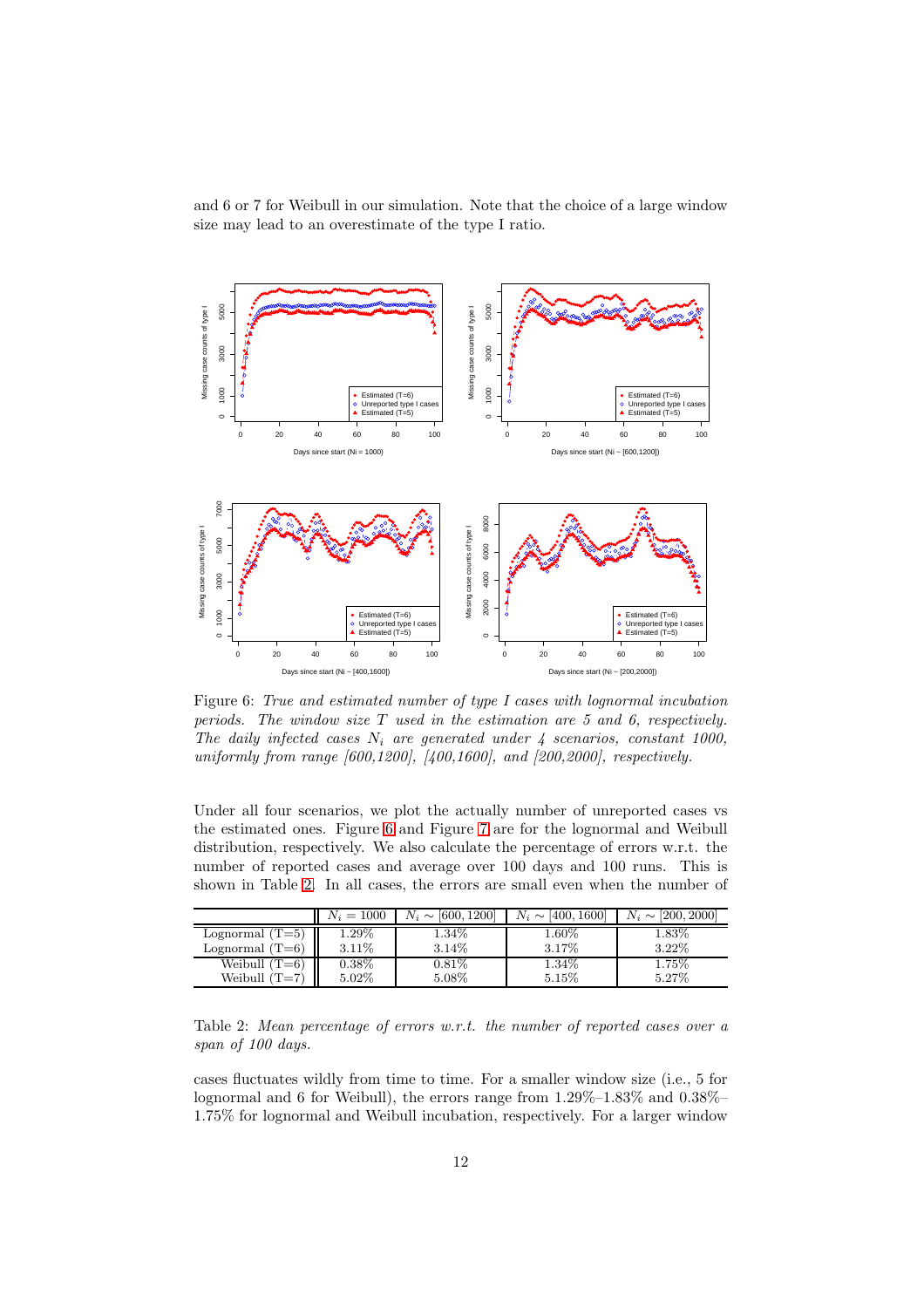

<span id="page-12-1"></span>Figure 7: *True and estimated number of type I cases and estimated with Weibull incubation periods. The window size* T *used in the estimation are 6 and 7, respectively. The daily infected cases* N<sup>i</sup> *are generated under 4 scenarios, constant 1000, uniformly from range [600,1200], [400,1600], and [200,2000], respectively.*

size (i.e., 6 for lognormal and 7 for Weibull), the errors range from 3.11-3.22% and 5.02–5.27% for lognormal and Weibull, respectively.

# <span id="page-12-0"></span>4 Conclusions

We have proposed a structured approach for the estimation of the unreported number of infected cases. We distinguish two types of missing cases, those cases which were infected but are still during the dormant period at the time of report and those asymptomatic or light cases which later self-recover without any medical treatments. The number of these two types of cases are estimated by accumulating reported counts within a properly chosen post-report time window and by population matching. The reported number, as of Apr 20, 2020, of infected cases in US should be corrected by multiplying a factor of 220.54%. The overall infection ratio out of the US population is estimated to be 0.53%, implying a case mortality rate of 2.85% as of Apr 20, 2020. The estimate given by our approach also agrees or is close to related estimates by several work in the literature. By Aug 31, 2020, the overall infection ratio in US rises to 2.49% while the case mortality rate decreases to 2.09%, and the ratio of asymptomatic cases out of all infected cases reduces from the pre-summer 35-40% to around 20-25%.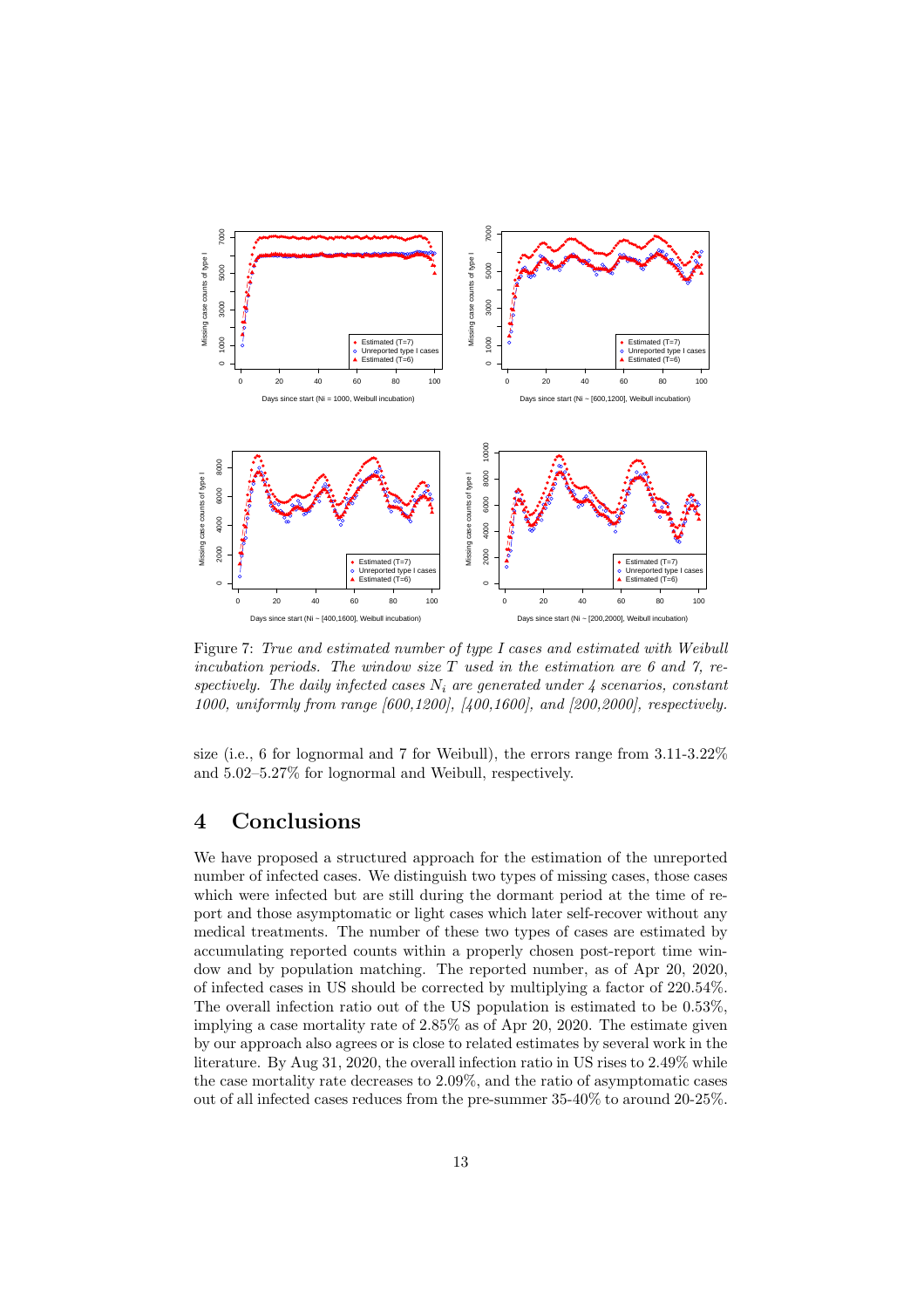The intuitive nature of our approach makes it easy to understand and to implement, thus we expect it be readily adopted by the general public for understanding the situation or the government for policy making and disease control. Our estimation can potentially be used for risk assessment. The infant age group may worth further consideration as people in this group are much less risky than other age groups as they interact with the rest of the world through their parents, so the number of cases for this group may need to adjust accordingly to reflect the true risk.

# Acknowledgements

We thank the Editor, Associate Editor, and referees for their constructive comments and suggestions. We would also like to thank all those who contributed to the collection, curation and sharing of data related to COVID-19.

# Appendix

This appendix consists of two parts. In the first part, we give a justification on our estimation algorithm for the number of type I cases. In the second part, we include analysis on the US COVID-19 data as of August 31, 2020.

#### A1 Error analysis in the type I estimator

In this section, we show that the error between our estimate,  $\hat{D}_{type1}$ , of the number of type I cases and its actual value  $D_{type1}$  is small in expectation under mild assumptions about the distribution of the incubation periods.

Denote by random variable  $X$  the length of the incubation period, and for simplicity we further assume that  $X \geq 0$  takes integer values. Let  $N_{-1}, N_{-2}, ...$ denote the number of cases that were infected one day, two days and so on *before* the report date (for which we use  $N_0$ ), while  $N_i$ 's indicate those after the report date. Here we limit to type I cases as we can conveniently assume that type II cases have an infinite incubation period. Then the expected number of cases that are discovered during the time window of  $T$  days following the given report date is calculated as

<span id="page-13-0"></span>
$$
D_a = \sum_{i=0}^{\infty} \mathbb{E} N_{-i} \cdot P(i+1 \le X < i+T). \tag{2}
$$

For simplicity, we would assume that all the  $\mathbb{E} N_{-i}$ 's take the same value N. This is a very mild assumption as we expect that the distribution of the number of newly infected cases per day do not drift much when the pandemic reaches a stable stage (those at the very far distant past would be small, but they carry a very small fraction of the total number so could be ignored). Another simplifying assumption is the independence of  $N_i$ 's and the incubation period X. Also, we abuse the notation a bit by using D 's to also indicate the expected value of the associated random variable; the exact meaning will be determined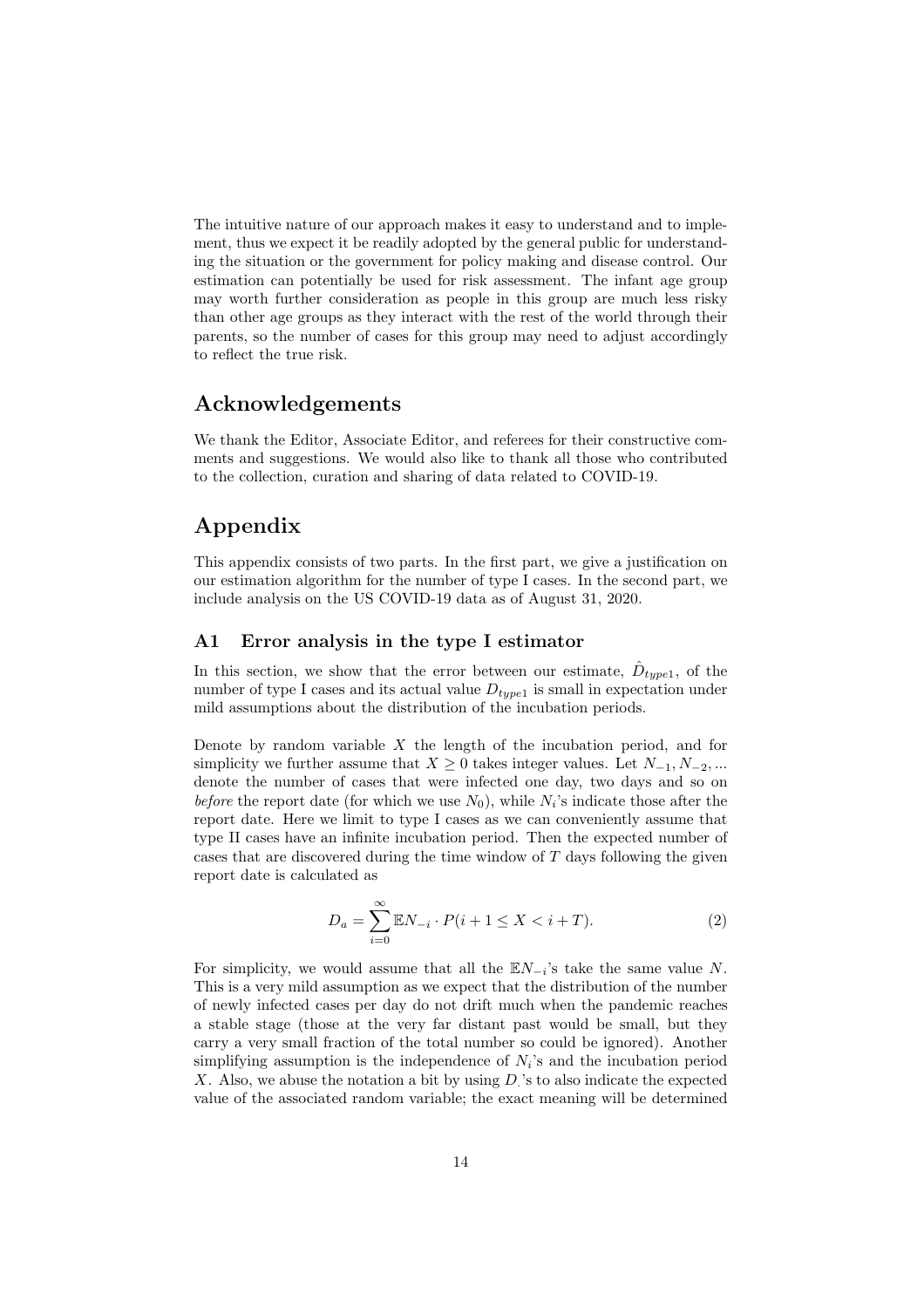by the context. Then Equation [\(2\)](#page-13-0) can be rewritten as

$$
D_a = (T-1) \cdot N - N \sum_{i=1}^{T-1} (T-i) \cdot P(i-1 \le X < i).
$$

Under the same assumption, the number of new cases generated during the post-report time window of length T days is

$$
D_{new} = \sum_{i=1}^{T} \mathbb{E}N_i \cdot P(X < T + 1 - i)
$$
  
=  $N \sum_{i=1}^{T} (T + 1 - i) \cdot P(i - 1 \le X < i)$   
=  $N \sum_{i=1}^{T-1} (T - i) \cdot P(i - 1 \le X < i) + N \cdot P(X < T)$ 

Thus the total number of reported cases during the post-report time window of length T days is calculated as

$$
D_a + D_{new} = (T - 1) \cdot N + N \cdot P(X \leq T) = TN - N \cdot P(X > T).
$$

Assuming that random variable X has a finite mean, say  $\mu$ , then we have

$$
P(X > T) \leq \mathbb{E}X/T = \mu/T,
$$

implying that the estimated number of type I cases satisfies

<span id="page-14-1"></span>
$$
TN \ge \hat{D}_{type1} = D_a + D_{new} \ge TN - N \cdot \mu/T.
$$
\n(3)

The actual number of cases that have accumulated but not being discovered before the report date consists of missing cases during the previous  $T$  days and those even earlier cases, which has an expected value

<span id="page-14-0"></span>
$$
D_{type1} = \sum_{i=0}^{\infty} \mathbb{E}N_{-i} \cdot P(X \ge i+1) = N \sum_{i=0}^{\infty} P(X \ge i) = N \cdot \mathbb{E}X = \mu N. \tag{4}
$$

[\(4\)](#page-14-0) indicates that the mean number of type I cases equals the product of the mean daily infected cases of type I and the mean length of the incubation period, which is consistent with the ideal case discussed in Section [2.1.](#page-2-0) This, along with [\(3\)](#page-14-1), suggests that the length of the post-report time window should be around the mean of the incubation periods. Let  $T = (1+\epsilon)u$ , then we have the following error bound for the estimated number of cases of type I

$$
|\hat{D}_{type1} - D_{type1}| \leq \mu N \cdot \max(\epsilon, |\epsilon - 1/T|).
$$

It follows that the relative error of the estimate satisfies

$$
\frac{|\hat{D}_{type1} - D_{type1}|}{D_{type1}} \le \max(\epsilon, |\epsilon - 1/T|) = \max(\epsilon, |\epsilon - 1/(1 + \epsilon)\mu)|).
$$

For a given  $\mu$ , one can pick  $\epsilon$  to optimize the above bound. For example, when  $\mu = 7$ , one can take  $\epsilon = 0.07$  to achieve a relative error bound of about 7%.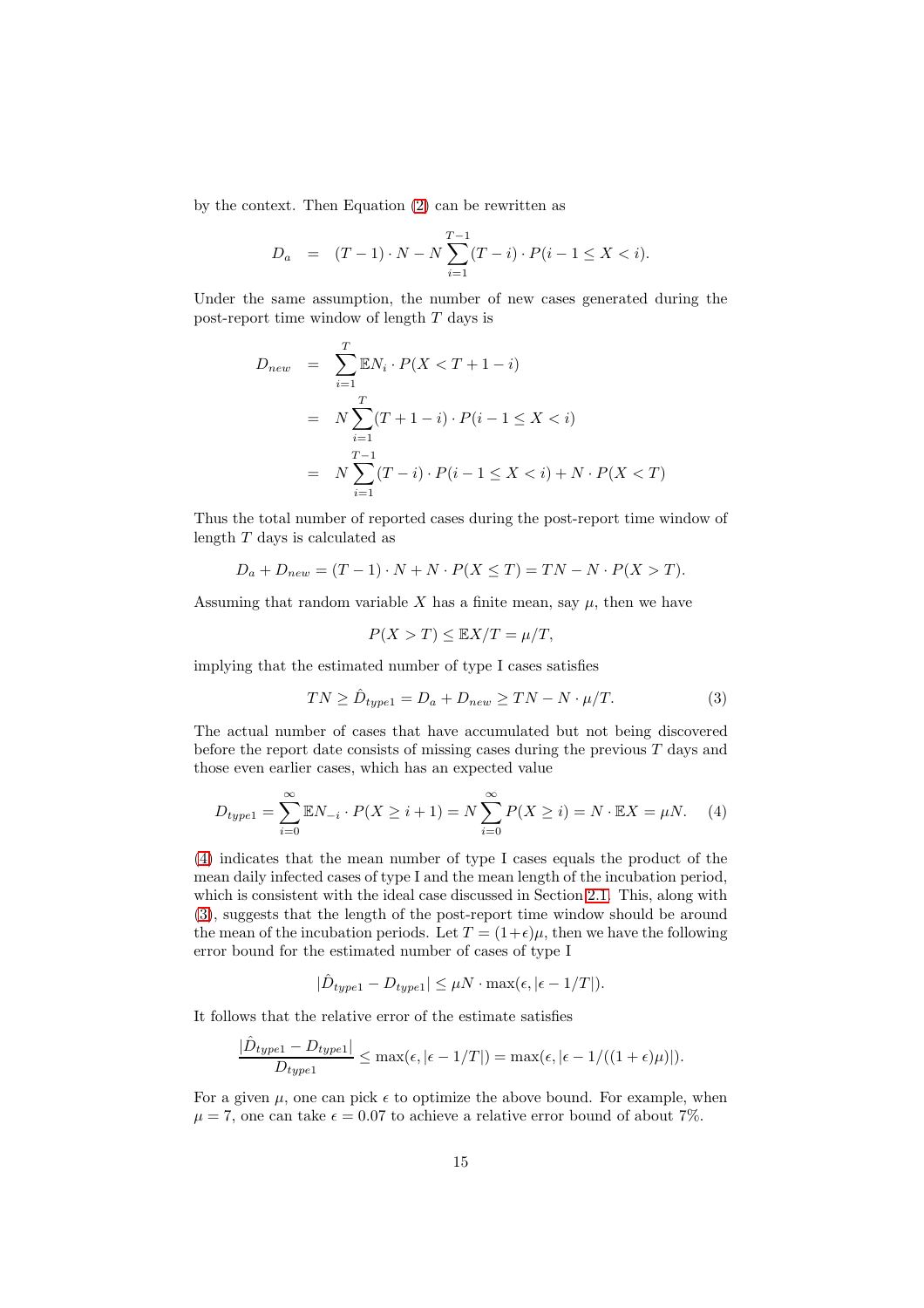#### A2 Analysis on more recent data

We repeat our analysis on data as of August 31, 2020. The data consists in a surge of cases during the summer for many US states, with the reported case count for US increasing by several times from about 830k to 5.94 million since late April. For the new data, our analysis suggests that the number of reported cases for the US be adjusted by a factor of 138.56%, with the ratio of type I and type II cases estimated to be 5.02% and 33.54%, respectively. Both ratios decrease significantly compared to estimates given by data up to Apr 20, 2020. The type I ratio decreases mainly as a result of a major increase in the total number of reported cases, from 830k to 5.94 million. The total number of infected cases in the US is estimated at 8,234,946 as of Aug 31, 2020, implying an overall infection ratio at 2.49%. With a death toll of 171,957, this gives an estimated mortality ratio at 2.09%, which lower than the 2.85% in late Apr, 2020. This is expected, and also observed in many other countries, either because we have now understand more about the virus and hence more informed medical treatments, or likely the virus has gradually become less lethal with time.

Similar as in Section [3,](#page-8-0) we show the estimated type I ratio for all 50 states as of Aug 31, 2020 (see Figure [8\)](#page-15-0). Compared to Figure [3,](#page-8-1) the type I ratios of all the states show a significant decrease, which indicates a major slow down of the spread of COVID-19. OH, IA, and NE no longer stand out while ND, along with HI, are still pretty high.



<span id="page-15-0"></span>Figure 8: *Ratio of type I cases w.r.t. reported cases for each of the 50 states in US as of Aug 31, 2020.*

The estimation of type II ratio is based on Table [3.](#page-16-2) The decrease of type II ratio is likely because a lot more people have now taken the COVID-19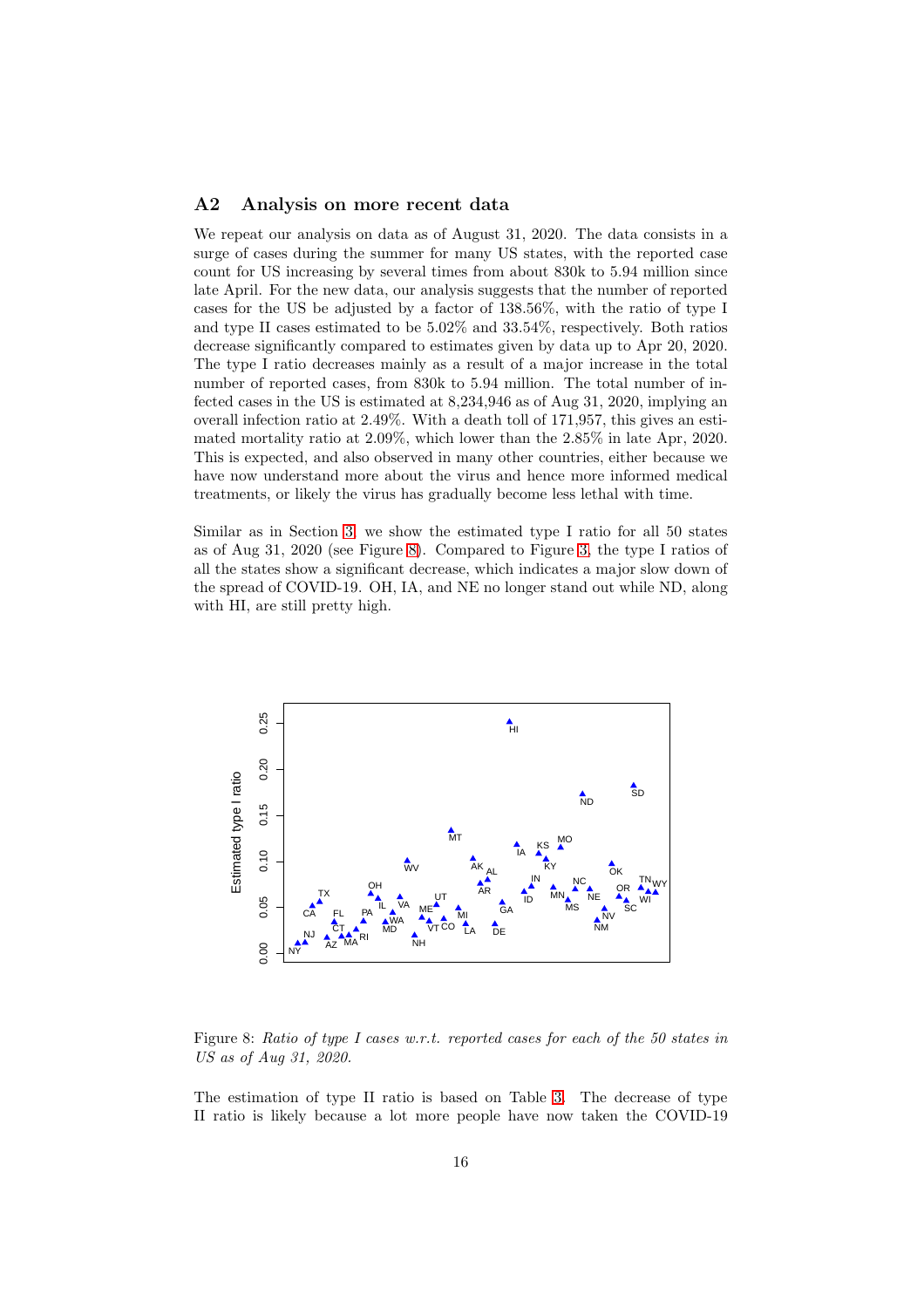| Age groups   $0-19$ 20-44 45-54 55-64 65-74 75-84 85+ |       |       |       |       |      |      |
|-------------------------------------------------------|-------|-------|-------|-------|------|------|
| US population $\vert 25.06 \, 33.27 \, 12.73 \,$      |       |       | 12.92 | 9.32  | 4.70 | 2.00 |
| Reported cases   10.84                                | 43.86 | 15.48 | 14.40 | 12.94 | 5.77 | 2.76 |
| Corrected cases 33.44                                 | 44.40 | 16.99 | 17.24 | 12.94 | 5.77 | 2.76 |

<span id="page-16-2"></span>Table 3: *Percentages by age groups in the US population (2020) and in the reported infection cases as of August 31, 2020. Note that numbers in the bottom row are not normalized to sum up to 1.*

test, not necessarily due to the emerging of symptoms but because, as many states have reopened since the mid of May, people are required to take the test to resume working or to be engaged in summer travels or activities. Also as a lot more individuals are infected, all their close contacts are required to take the test even though many are infected but not showing any symptoms. Such cases could be huge due to the exponential social network effect [\[7\]](#page-18-8). The percent of type II cases out of estimated total infected cases is estimated as  $33.54\%/1+38.56\%) = 24.21\%$ . This is comparable to or consistent with a number of recent studies, for example, over 10 studies considered in a meta-analysis [\[6\]](#page-18-11) report an asymptomatic rate in the range of 15%-40%. With the introduction of asymptomatic tests in a large number of schools, colleges and the general public since the mid of summer, we expect that the type II ratio will further decrease over time and so will the overall ratio of unreported cases.

Similarly, we also calculate the infection ratio and cumulative infected cases for the 6 states NY, NJ, CT, MA, RI and LA up to Aug 31, 2020. The similar trend for all other states pretty much continues except LA, which overtakes the rest and become the highest among all these 6 states; indeed it becomes the highest among all 50 states as well as of Aug 31, 2020, which is likely due to the aggressive re-opening since the mid of May. The top 6 states with highest estimated infection ratios are now LA (4.47%), FL (3.97%), MS (3.89%), AZ (3.83%), AL (3.60%), and GA (3.52%), while the previous (as of Apr 20, 2020) top 6 states have estimated infection ratio as follows: NY  $(3.14\%),$  NJ  $(3.02\%),$ CT  $(2.09\%)$ , MA  $(2.58\%)$ , RI  $(2.92\%)$  and LA  $(4.47\%)$ . Similarly, we also include the heatmap of infection ratios of all 50 US states as of Aug 31, 2020 in Figure [10.](#page-17-0)

## <span id="page-16-1"></span>References

- [1] J. A. Backer, D. Klinkenberg, and J. Wallinga. Incubation period of 2019 novel coronavirus (2019-nCoV) infections among travellers from Wuhan, China, 20–28 January 2020. *Eurosurveillance*, 25(5), 2020.
- <span id="page-16-0"></span>[2] C. Baquero, P. Casari, A. F. Anta, D. Frey, A. Garcia-Agundez, C. Georgiou, R. Menezes, N. Nicolaou, O. Ojo, and P. Patras. Measuring icebergs: Using different methods to estimate the number of COVID-19 cases in Portugal and Spain. *medRxiv doi 10.1101/2020.04.20.20073056*, 2020.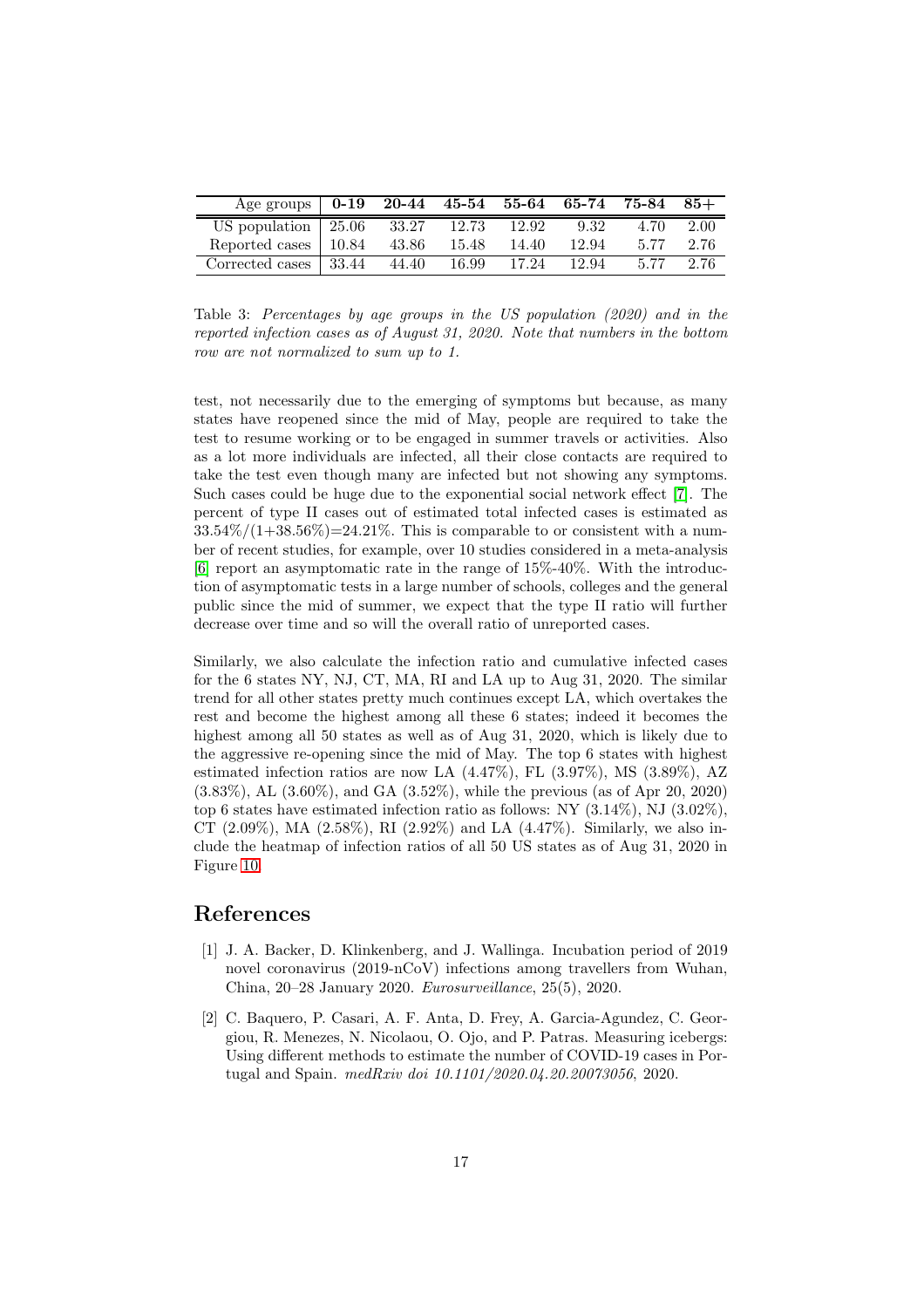

Figure 9: *Trend of estimated infection ratio and infected cases for NY, NJ, CT, MA, RI, and LA since Mar 9, 2020.*



Percent of population infected by state (08/31/2020)

<span id="page-17-0"></span>Figure 10: *Heatmap of infection ratio for individual states as of Aug 31, 2020.*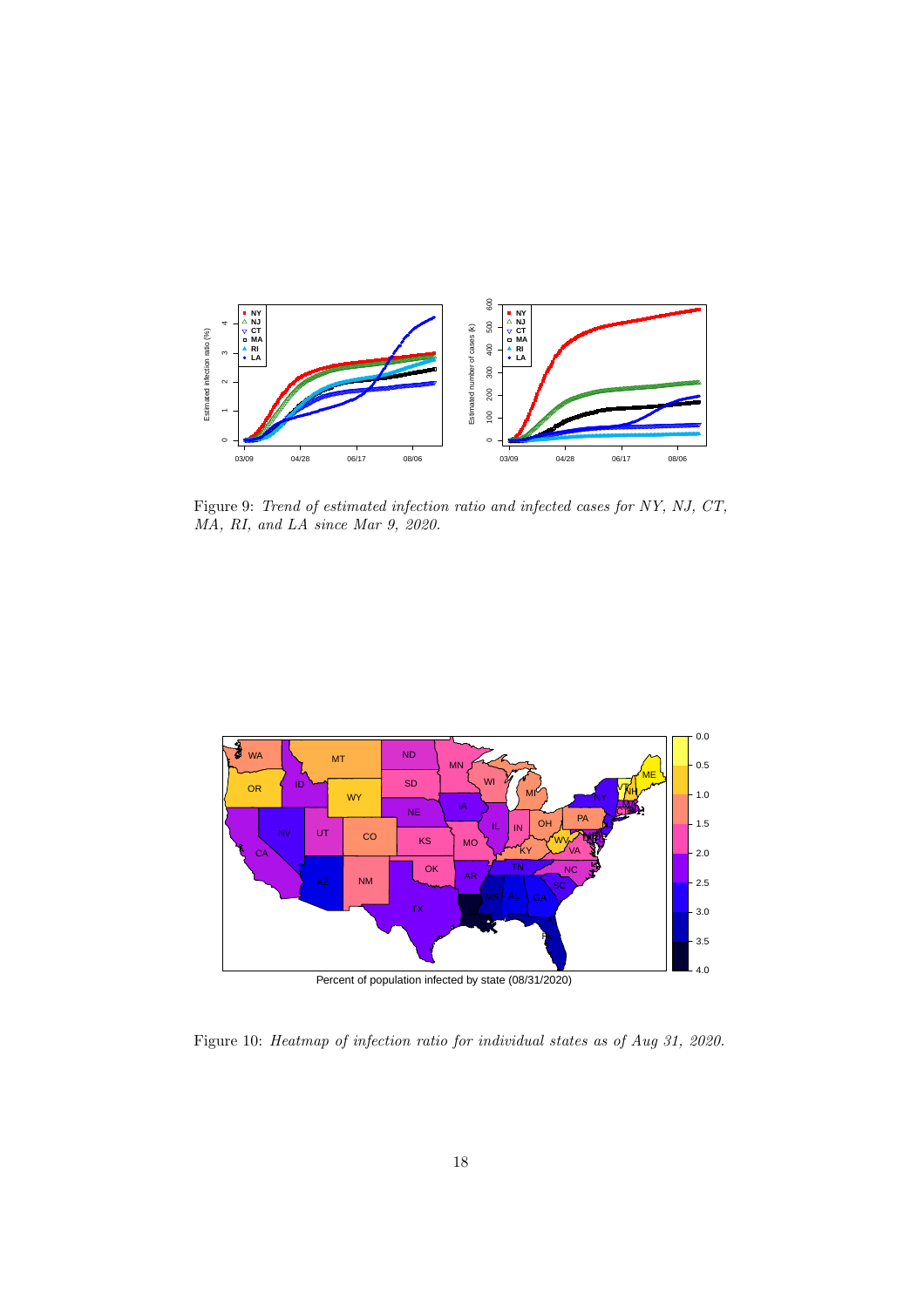- <span id="page-18-9"></span>[3] Q. Bi, Y. Wu, S. Mei, C. Ye, X. Zou, Z. Zhang, X. Liu, L. Wei, S. Truelove, T. Zhang, W. Gao, C. Cheng, X. Tang, X. Wu, Y. Wu, B. Sun, S. Huang, Y. Sun, J. Zhang, T. Ma, J. Lessler, and T. Feng. Epidemiology and Transmission of COVID-19 in Shenzhen China: Analysis of 391 cases and 1286 of their close contacts. *medRxiv doi 10.1101/2020.03.03.20028423*, 2020.
- <span id="page-18-10"></span>[4] C. Bohk-Ewald, C. Dudel, and M. Myrskyla. A demographic scaling model for estimating the total number of COVID-19 infections. *medRxiv doi 10.1101/2020.04.23.20077719*, 2020.
- <span id="page-18-2"></span>[5] L. Bottcher, M. Xia, and T. Chou. Why estimating population-based case fatality rates during epidemics may be misleading. *medRxiv doi 10.1101/2020.03.26.20044693*, 2020.
- <span id="page-18-11"></span>[6] O. Byambasuren, M. Cardona K. Bell, J. Clark, M. McLaws, and P. Glasziou. Estimating the extent of asymptomatic COVID-19 and its potential for community transmission: Systematic review and meta-analysis. *Journal of the Association of Medical Microbiology and Infectious Disease (doi: 10.3138/jammi-2020-0030)*, 2020.
- <span id="page-18-8"></span><span id="page-18-0"></span>[7] D. Easley and J. Kleinberg. *Networks, Crowds, and Markets: Reasoning about a Highly Connected World*. Cambridge University Press, 2010.
- [8] S. Gupta and R. Shankar. Estimating the number of COVID-19 infections in Indian hot-spots using fatality data. *[arXiv:2004.04025](http://arxiv.org/abs/2004.04025)*, 2020.
- <span id="page-18-1"></span>[9] K. M. Jagodnik, F. Ray, F. M. Giorgi, and A. Lachmann. Correcting under-reported COVID-19 case numbers: estimating the true scale of the pandemic. *medRxiv doi 10.1101/2020.03.14.20036178*, 2020.
- <span id="page-18-4"></span>[10] E. L. Kaplan and P. Meier. Nonparametric estimation from incomplete observations. *Journal of the American Statistical Association*, 53(282):457– 481, 1958.
- <span id="page-18-5"></span>[11] S. A. Lauer, K. Grantz, Q. Bi, F. K. Jones, Q. Zheng, H. Meredith, A. S. Azman, N. G. Reich, and J. Lessler. The incubation period of coronavirus disease 2019 (covid-19) from publicly reported confirmed cases: Estimation and application. *Annals of Internal Medicine (doi:10.7326/M20-0504)*, 2020.
- <span id="page-18-6"></span>[12] N. M. Linton, T. Kobayashi, Y. Yang, K. Hayashi, A. R. Akhmetzhanov, S. Jung, B. Yuan, R. Kinoshita, and H. Nishiura. Incubation period and other epidemiological characteristics of 2019 novel coronavirus infections with right truncation: A statistical analysis of publicly available case data. *Journal of Clinical Medicine*, 9(2):538, 2020.
- <span id="page-18-7"></span><span id="page-18-3"></span>[13] R. J. Little and D. Rubin. *Statistical Analysis with Missing Data*. Wiley, 2002.
- [14] C. McAloon, A. Collins, K. Hunt, A. Barber, A. Byrne, F. Butler, M. Casey, J. Griffin, E. Lane, D. McEvoy, P. Wall, M. Green, L. O'Grady, and S. More. Incubation period of COVID-19: a rapid systematic review and metaanalysis of observational research. *British Medical Journal Open*, 10(8):1–9, 2020.